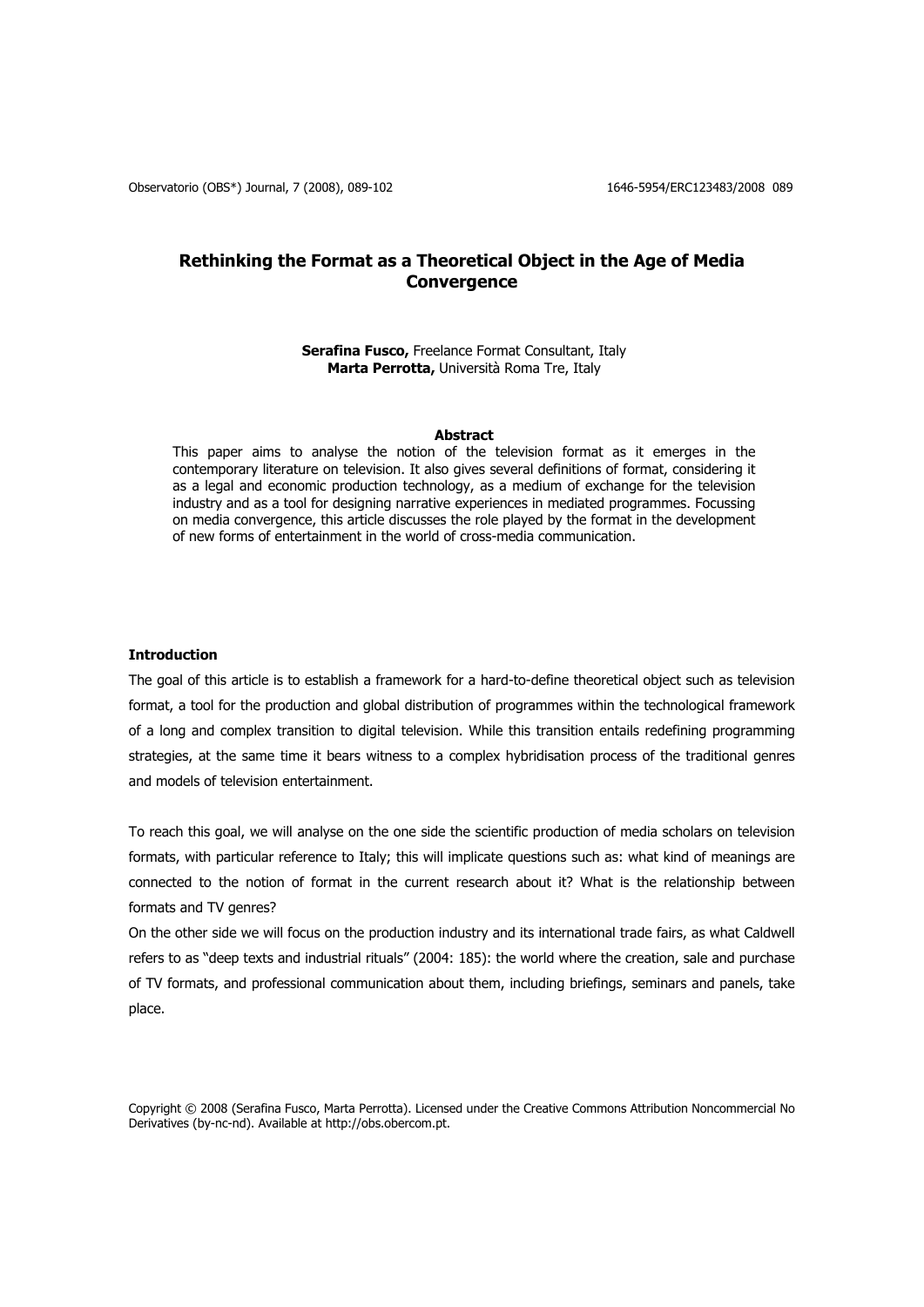Evidences from desk research on Italian television market and field research among TV professionals and in TV production contexts, observed since 2000, will be shown throughout the paper, with a specific focus on music-related formats.

In the current literature, and with particular reference to Italy, television format has been analysed comprehensively not only as a cultural object but also as an instrument for the organisation of content and as an exchange technology of the television industry (Moran, 1998; Sorice, 2005; Moran & Malbon, 2006; Perrotta, 2007). There are also works (Taggi, 2007) that consider the possible morphology of formats, investigating the bearing structures of specific case studies and identifying the main phases and functions whose combinatorial potential makes it possible to achieve communication results that vary in effectiveness. Others (Waisbord, 2004; Hill 2005) explore the implications of a globalized format market on cultural production, national identities and local audiences.

With the exception of these works, nearly all studies about the various aspects of television discuss format only marginally, inaccurately in some cases and almost never in depth. Sometimes the term "format" is used as a synonym for the genre of its content, say a "reality show" or a "game show". It is rare to find clear distinctions between TV format and TV genre: although the latter is a much more comprehensive notion which relates to the formulas that serve the creation, the circulation and the reception of texts and is commonly used among professionals, scholars and in the public opinion, the former is often employed to discuss about genres and specific programmes that have brought the term "format" to the attention of the general public.

It is undeniable, in fact, that some formats have become the epitomes of programming genres. "Big Brother, for example, has not sold to as many territories as the game shows Who Wants To Be A Millionaire? and The Weakest Link, but nevertheless became a globally-discussed reality television phenomenon. Love Bugs, on the other hand, has become a synonym for scripted comedy formats" (Fey et alii, 2005: 141). Even though the most common type of format are those in the broad reality-game show category, produced in multiple markets with local contestants like Survivor, Idol and Big Brother, particular models in the genre of sitcoms are often sold as formats, enabling broadcasters to adapt them to the perceived tastes of their own audience. A good example is The Office, a BBC sitcom which got adapted in the United States, France, Germany; other titles like Camera cafè and Love bugs have been successful in Italy too.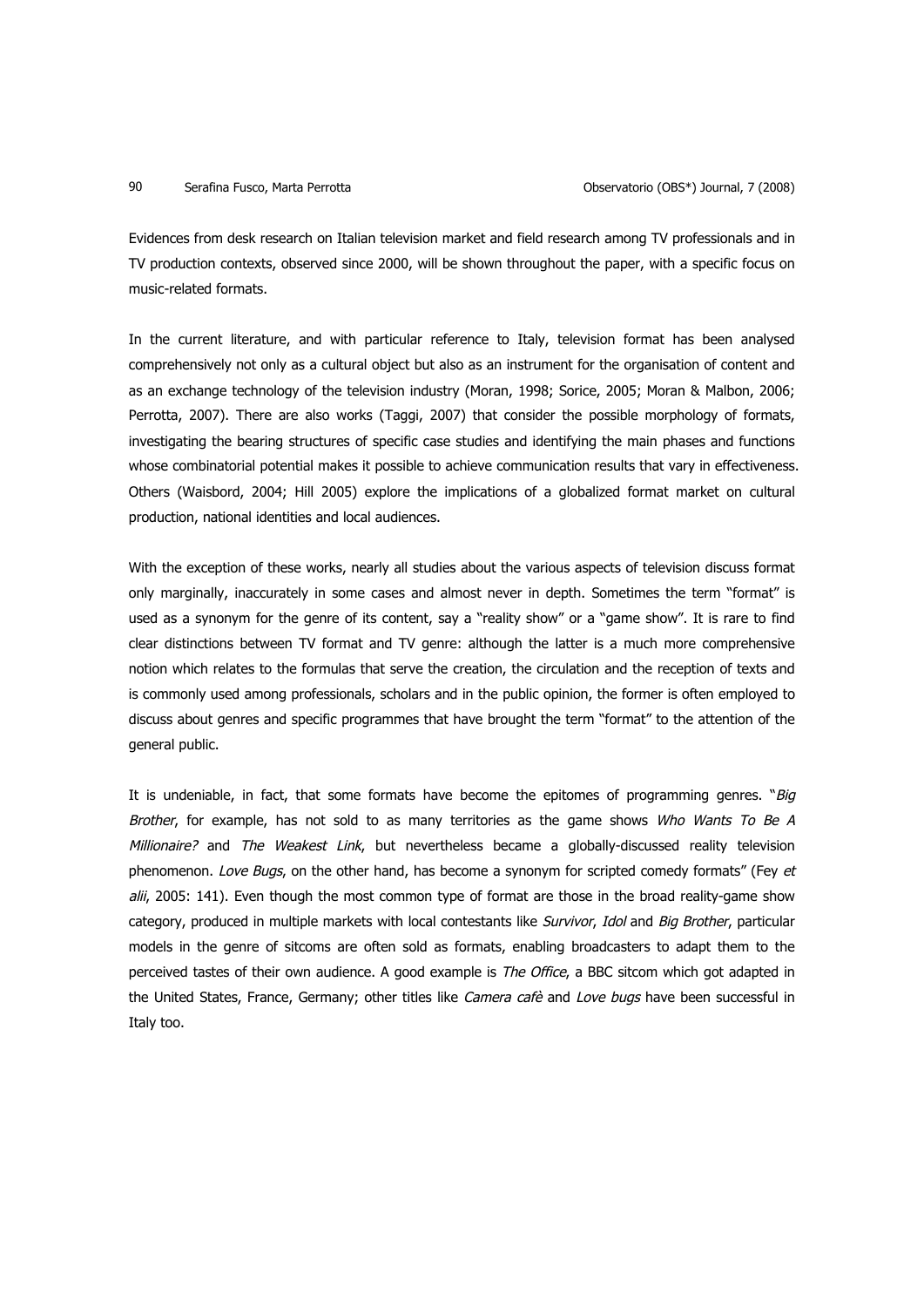Therefore, the distinction between format and genre in relation to content might be addressed considering genres (reality show, game show, short-com) as broad narrative formulas that help both industry and audiences to link programs together, and thinking about formats (specific titles as the ones aforementioned) as well-defined cultural commodities, whose concept is set and cannot be altered.

This confusion regarding the term and its various meanings seems to reflect a more evident disorientation that currently affects the television production industry on a national and international level, as stated by Stewart Clarke (editor of Television Business International). In a interview during the MIP-TV 2008 he affirmed that "the advent of convergence will change the face of entertainment industry. The pace of change is accelerating and the way people access TV content has changed more in the last ten years than in the preceding forty".<sup>1</sup> It is still unclear what kind of television should be targeted at this historical juncture in order to appeal to audiences. Following the boom of the reality genre (which goes back ten years), the simultaneous universal revival of game show and the more recent success of short-com scripted formats, television industry continues to search for what can potentially galvanise the attention of television audiences of ever-new markets and new content platforms.

# **The format as an exploded theoretical object**

Before looking in depth into the creative impasse of television industry, we are interested in identifying some of the issues that can help describe format within the broader framework of the system of television genres and the convergence of television and digital media, while also discussing its possible "explosion". An initial consideration involves the need to investigate format by dividing it into the elements that form its identity. First, however, we will provide a general definition that we will then break down.

A format can be defined as an original explanatory structure of any type of show, accomplished in a detailed and exhaustive articulation of its sequential and thematic phases, suitable for transposition into one or more products intended for public use, also through adaptation, elaboration, transformation or translation.

Formats are not protected by copyright laws and, in this, we are dealing with a legislative shortcoming that must be addressed, given the market relevance of formats. For the purpose of protection, the work must present the following key elements: first of all, a basic descriptive structure setting out its sequential and thematic phases (concept); secondly, a project to implement the development of the basic descriptive

 $1$  Interview with Stewart Clarke, Cannes,  $4<sup>th</sup>$  April 2008.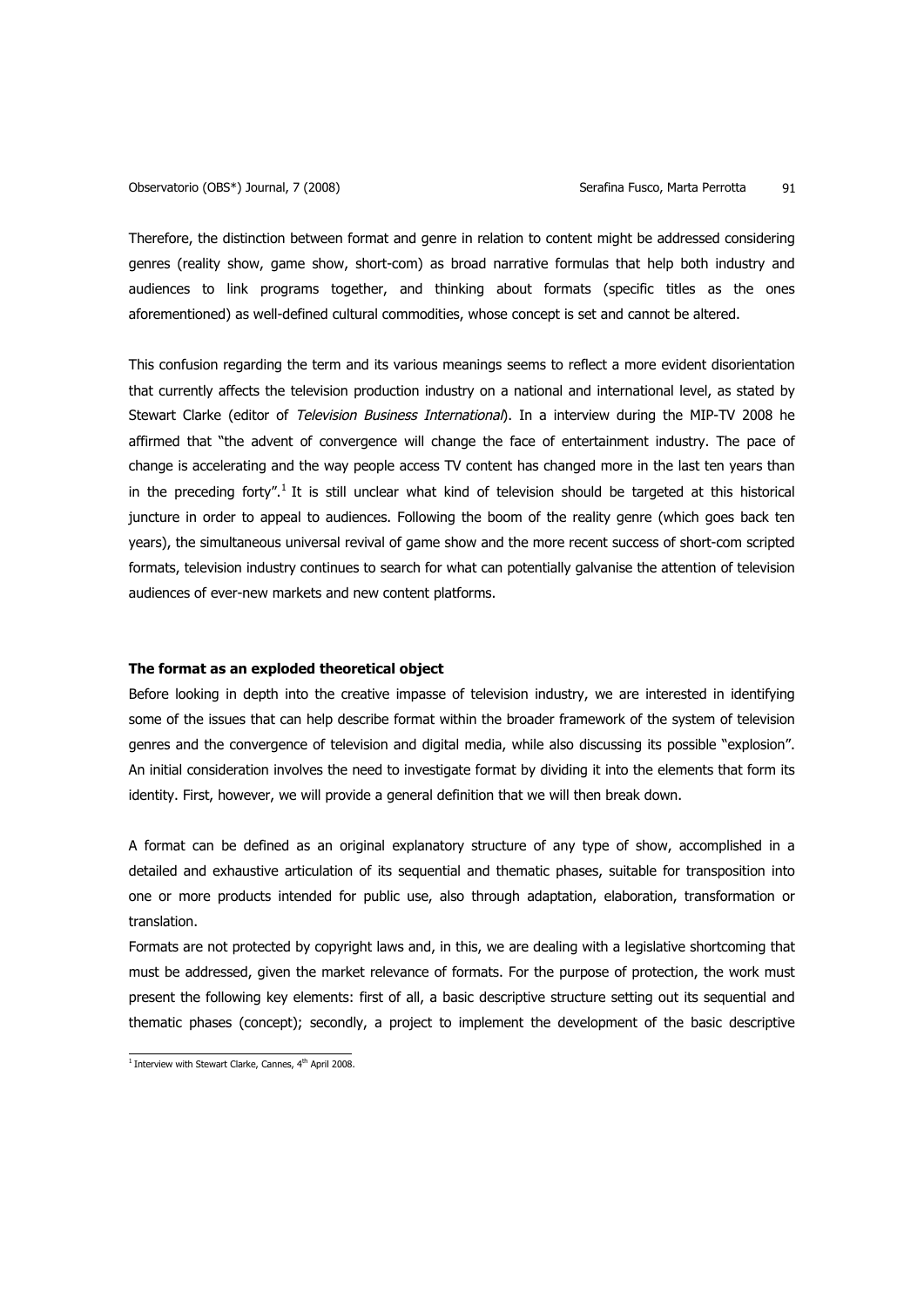structure (format bible), including all elements required to execute the programme, such as the running order, the profile of the main characters (host, competitors and/or guests), a description of the set design required for the story, considerations regarding direction techniques if necessary, and any other elements required for the format's television transposition and its optimised production.

Aside from these essential specifications, three main factors are involved in defining television format:

- 1) format as an economic object, the product of negotiation, protection, exchange and commercial agreements among the various subjects who are part of television production, i.e. those who conceive the format, those who sell it, those who produce it and those responsible for its platform;
- 2) format as a production technology, a work instrument for those who "make" television in an industrial sense;
- 3) format as an organisational model for specific content, as the articulation of narrative functions, and as the expressive medium of television genres and narrative archetypes in general;

Evaluated in each of these aspects, the format goes through various stages in its life cycle.

As a legal and economic subject (point 1), it is about to reach the apex of its course: internationally audiovisual production is one of the fastest growing industries in the world, worth over €2 billion annually (Fey et alii, 2004: 22), and that envisages upcoming legislative systematisation in order to define its legal status and sanction its protection internationally in the wake of extensive litigation.

Considered as a production technology and a medium of exchange for the television industry (point 2), we can instead note that the format is in a declining phase. Following its explosion and expansion on all markets and in the global industry, including the United States, all those who work with formats find themselves wondering how to prolong its functions and advantages in managing production and lowering business risks, which are growing in areas that do not have sufficient points of references to deal with the varied scenario of currently available television platforms.

From this standpoint, major format licensors such as Endemol and FremantleMedia are the ones that are asking themselves how they can adequately ride the wave of the opportunities offered by the joint presence of numerous new platforms. Before we can even attempt to understand what the television formats of this media convergence will be, what counts for the time being is the fact that their contracting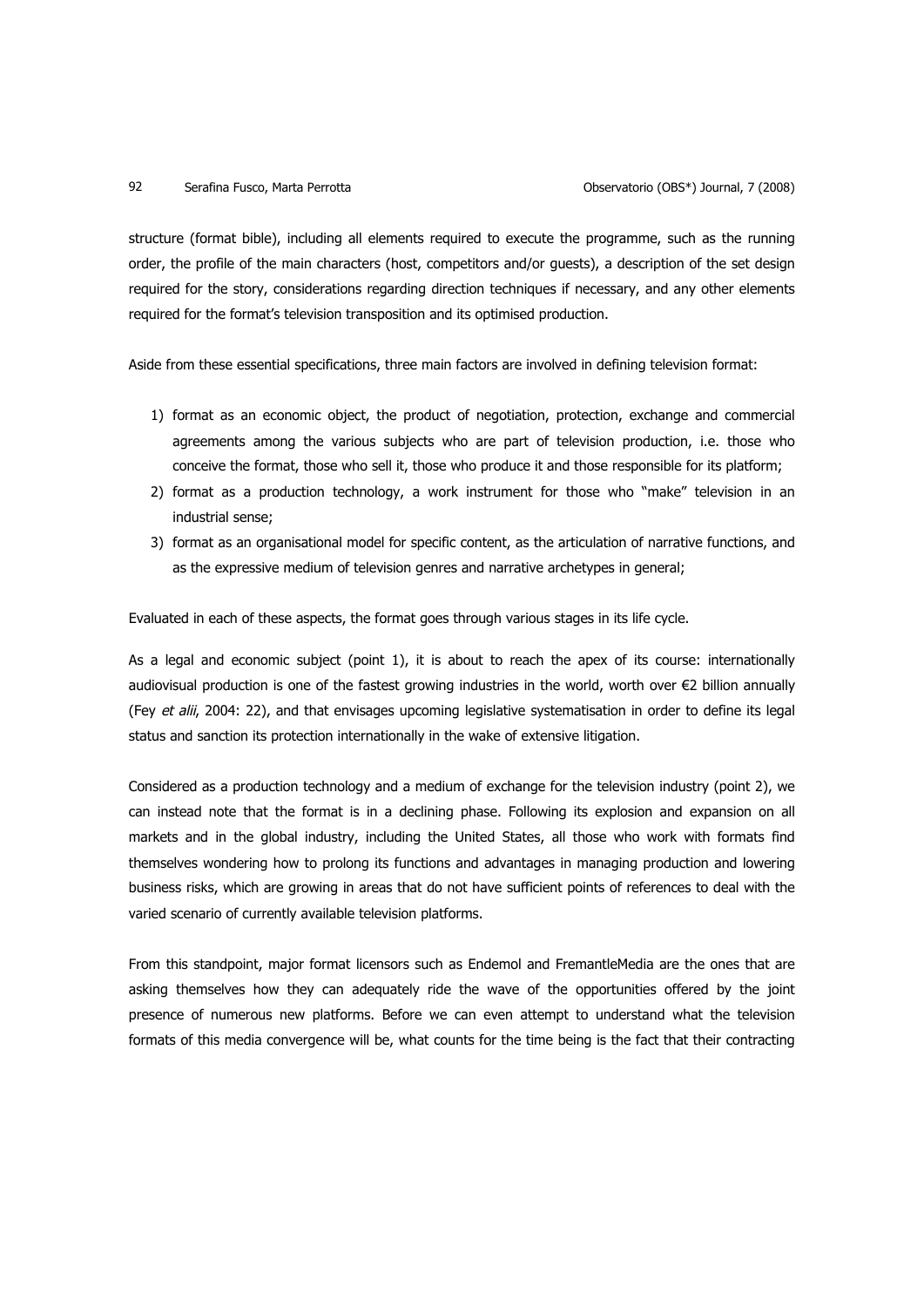rules are starting to change, clearly indicating differences in their use on alternative platforms with respect to free-to-air.

Lastly, it seems that we have reached the end of the trajectory of the enormous appeal of television formats as "something everybody's talking about"<sup>2</sup> a media phenomenon known to television audiences, fan and bloggers<sup>3</sup> and spoilers (Jenkins, 2006) as well as the general public, and as instruments for the infinite construction of stories and narrative/emotional architectures in programmes (point 3). In fact, there is a dual trend in which today's television viewers play a leading role. On the one hand, they are more "competent" – in the sense that they are media literate (Livingstone, 2006; Jenkins, 2006) – but, on the other, they generally seem less sensitive and responsive to the stories that television prepares for them. In other words, they know what to expect from a television programme, and it is increasingly difficult to surprise and thrill them.

This phenomenon is connected to the cultural practices of production and reception of TV texts, namely to the continuous evolution of TV genres. In this sense, but also on a more general level, it must be noted that, as functional as format may be to television production, it has been successful as long as its most sensational expressions, which coincide with the overly exploited mother lode of reality shows, have also been successful. Those who conceive television and sell its products are still looking for the next phenomenon from which to profit, the "next big thing" (Taggi, 2008): that particular programme or type of programme that can change television everywhere, shaping the tastes of television viewers, who are increasingly difficult, distracted and disillusioned.

Therefore, these three "lives" of television format, which are interconnected at their roots but diverge in terms of development, testify to a substantial explosion of the format object in the various areas of discussion about television (that of actors/producers, that of experts and that of audiences). This is a phenomenon that we can acknowledge here and that allows us to examine a particular aspect among those we have cited: the role of television formats in a setting of hybridisation and convergence.

## **Format in the network of the narrative and stylistic pressures of convergence**

In the digital era, television is "getting a makeover" to help it react to the pressures of convergence. It is divided across various platforms, but everywhere – in different forms and proportions – it is desperately

<sup>&</sup>lt;sup>2</sup> In the last years the word "format" has become very popular and it was inserted in the Italian monolingual dictionary Devoto-Oli too since 1998. In the 2004-2005 edition a format is defined as a word of the television jargon and a pattern of a successful programme, resold to broadcasters of other countries.<br><sup>3</sup> See TVblog (<u>www.tyblog.it)</u> where insiders and non-professionals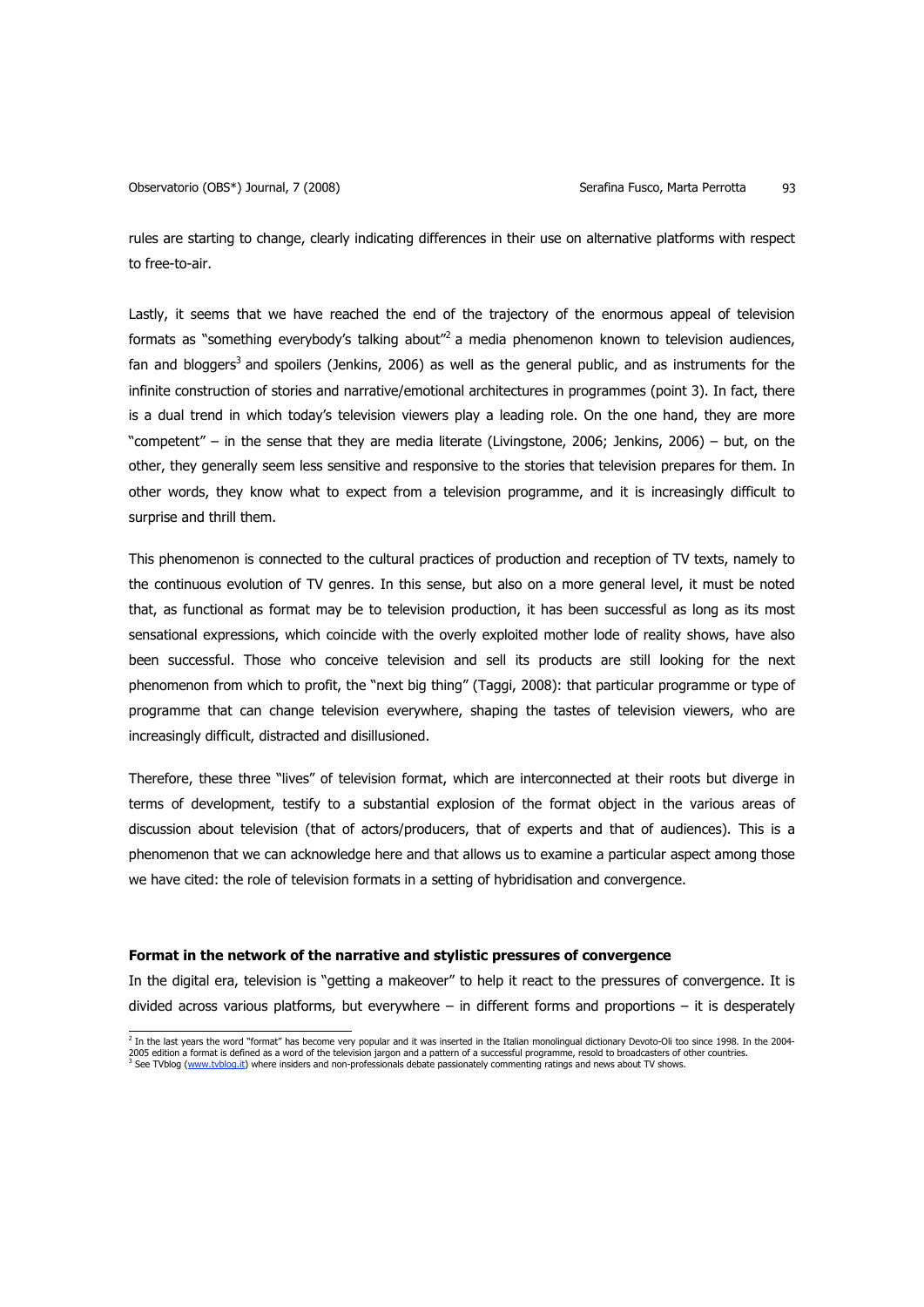attempting to respond to the demands for *immediacy* and *hypermediacy* (Bolter & Grusin, 1999) presented to it, devising different ways of engaging the viewer. At the same time, audiences are acquiring a digital lifestyle in an increasingly decisive way, devoting more and more time and attention to secondary activities with respect to viewing, although these activities are powerfully intertwined with it: online communication, text messaging, content downloading, and constant navigation among news and current events.

It is no accident that one of the most notable television successes of recent years, the famous American Idol, one of the many international expressions of the English franchise Idol (FremantleMedia), was generated in the context of media convergence and the hybridisation of traditional television genres. Along with Survivor, it has represented the true killer application of media convergence (Jenkins, 2006). In this case, the fact that it is a format helps us distinguish the specific features that have benefited the most with respect to the final result.

As a format, it presents a narrative chain of micro-fragments, combined in highly replicable but different sequences that can guarantee infinite access options to various types of consumers, along with the continuous reproduction of key passages to ensure that nobody is ever left behind. At the same time, the overall story unwinds over narrative spans that are longer and more complicated than the individual episodes. Indeed, serialisation is what represents the element of greatest appeal and connection with the viewers, who increasingly tend to follow all the episodes of the show, not only because each episode is entertaining but also because they need to be able to grasp the overall meaning of its narrative development (Jenkins, 2006).

There is no question that format helps manage this kind of narration, which combines brilliantly with convergent television, a type of television to be navigated and consumed in all its aspects. At the same time, we feel we cannot make the claim that format, in and of itself and by its very nature, can be the engine of the success of convergence television, because, as maintained before, formats have nothing to do with TV content and genres. Nevertheless, what format has managed to do also in this case – thanks to a condensed and exportable structure of television narration – is grasp, spread and brilliantly multiply some of the trends in the sensitivity of producers to viewers' tastes (an interest in the lives and performances of ordinary people: in short, talent shows), trends that have gradually developed over the years.

The concept of format has allowed us to understand that, wherever both scholars and viewers perceive the presence of a continuous and uninterrupted flow of programmes that are contained in each other, in reality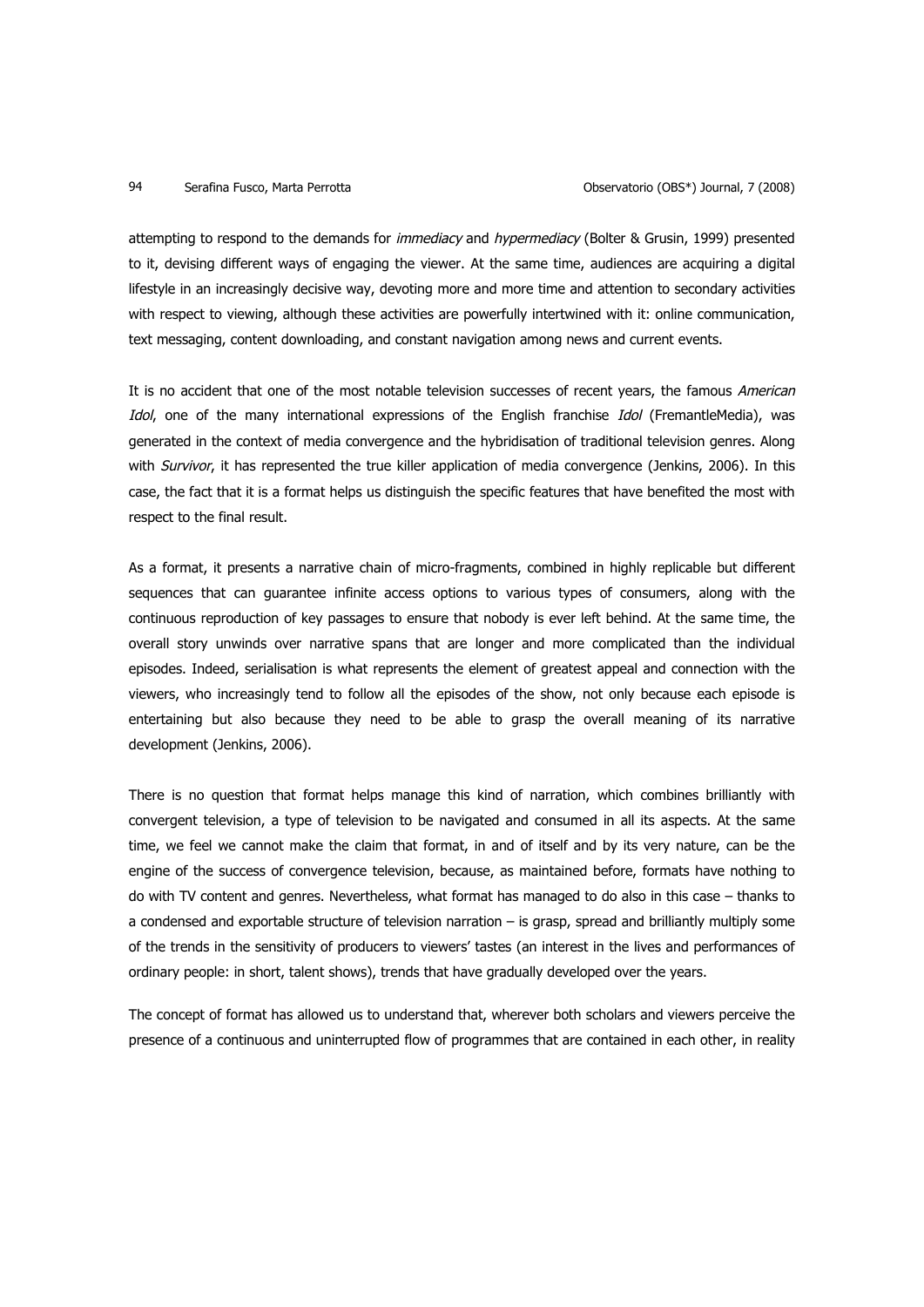there are elements of precise and distinctive narrative schemata that pertain to different projects. With regard to those who foretold the breakdown of a programming model that viewers could recognise based on specific genre uniformity, in favour of programming characterised by genre hybridisation, format has also signalled the possibility of yet another network of parallels to offer audiences, composed of narrative uniformity that is not purely thematic or related to the characteristics of the people involved.

American Idol, like many other products of its kind and not necessarily as a television format per se, has successfully amplified its scope through its strategy of incorporating the viewer into its narration. In fact, it is the show that benefits the most from the collective reinterpretation – often simultaneous to actual viewing – of the stories that it contains and produces.

From audience voting via text messaging to online fan communities, the broadest media coverage and face-to-face interactions, the reality show has systematically stimulated talk and gossip has generated effects of all kinds, providing:

- exchange opportunities among viewers involved in various levels of interaction with the television content;
- opportunities for convergence and intertextual references among the various media involved;
- opportunities for contact and hybridisation among genres, styles and narrative archetypes (as witnessed by the direct link between the format architecture of Survivor and the success of the multilinear dramaturgy of Lost);
- profit-making opportunities for the brands that have most successfully linked their products with the content of the story (such as Coca-Cola in American Idol, Procter & Gamble in The Apprentice, Adidas in Survivor and Ikea in the various houses of Big Brother).

The format of American Idol has unquestionably managed all of this successfully and replicated it in the programme's various cycles. And yet we cannot state that it was designed, formulated and developed based on the need for "multiplatform" exploitation.

## **Music as a multiplatform content on Italian television**

Idol has not yet been produced in Italy. However, the Italian version of the talent show X Factor, realized between March and June 2008, has been one of the most successful entertainment programmes of the last TV season. While writing this article, the broadcaster is planning to produce the second season, to be aired in spring 2009.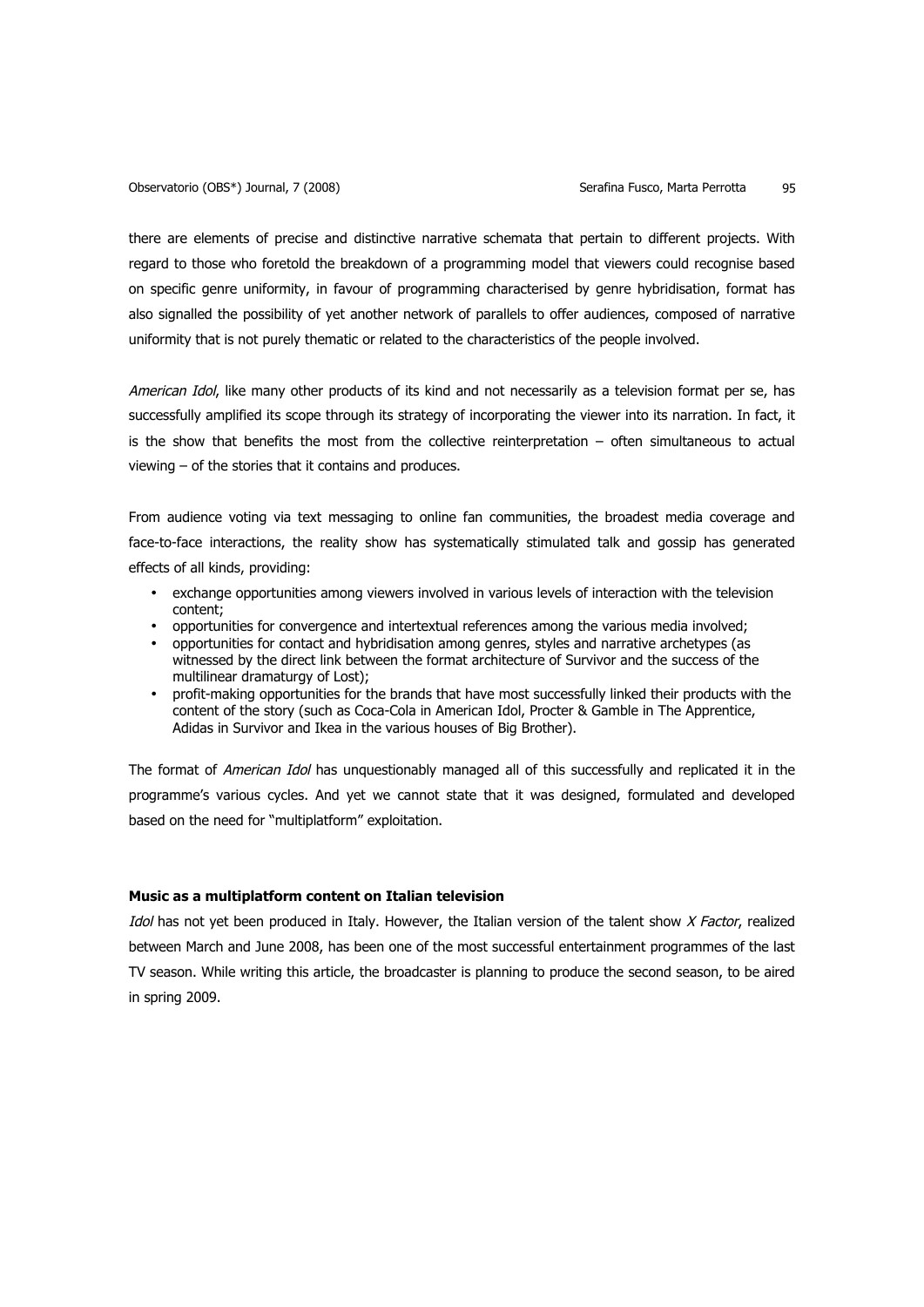Produced by Magnolia and FremantleMedia, hosted by the young singer DJ Francesco, with Morgan, a singer, Mara Maionchi, a music producer, and Simona Ventura, a well-known TV hostess (conductor of the last five seasons of Celebrity Survivor), in the role of the judges,  $X$  Factor has served as a "reality event" (Hill, 2007: 5) in which music is used "to generate and reinforce the experience of communitas" (Reijnders et alii, 2007:4). Even if it didn't achieve strong ratings success (with an average of 2 million viewers), it proved to be a success in its cross-media strategy, being the hub for several multiplatform activities regarding its musical content (coverage in magazines, radio playlists, personal appearances of singers), not least the launch of a star (Giusy Ferreri, not the winner but the second finalist) through the online sale of her song.

This show has been one of the numerous seasonal programmes revolving around music produced for the Italian television, e.g. Singing Bee, Don't Forget the Lyrics and The Singing Office. As international formats that are a cross between reality, talent and game shows, their versions have been adapted to the local taste: Singing Bee has become Chi fermerà la musica, a three episodes show hosted by the evergreen singer Pupo on public service Rai Uno; Don't Forget the Lyrics has become Canta e Vinci on Italia Uno (Mediaset); and SkyVivo, a satellite channel devoted to reality and talent shows, has launched The Singing Office, in which the teams composed of the employees from two companies challenge each other in group choreographies and songs, further confirming this national trend.

Music was also one of the most topical theme at MIP TV 2008, not only as a guiding thread of the trends in television taste. Moreover, it was noticed that music might lead the way showing the evolution of consumption practices: "we project on television content what it has successfully happened in the realm of music which has become a nomadic, individualized and de-synchronized practice".<sup>4</sup>

It almost seems that when there is a lack of ideas and content due to an array of factors, the industry attempts to use a common shared language such as music. Furthermore, in recent years there has been a proliferation of choral formats (Singalong, El Coro de la Carcel, Battle of the Choir, etc.), in which the competitors/leading players test their skills in music performances, but are united by the idea of spending time together and by their common passion for music. Lastly, like American Idol in the past and The  $X$ Factor today, they allow traditional television viewers to experience multiplatform offerings in a more active way.

<sup>&</sup>lt;sup>4</sup> Didier Lombard (Orange CEO), "Inventing a New Media TV Experience". MIP TV 2008, Cannes, 9<sup>th</sup> April 2008.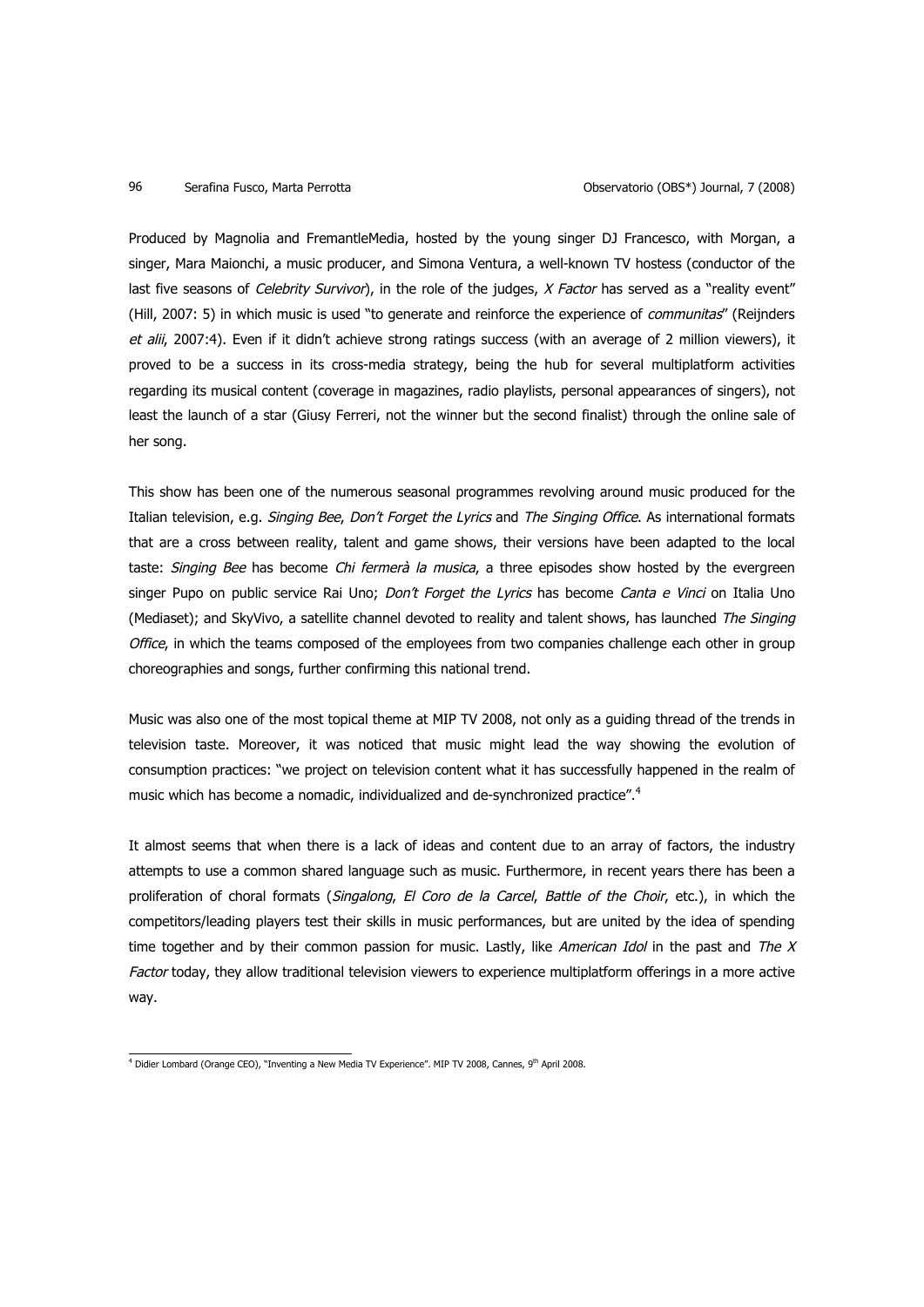These trends underscore the lack of content currently experienced by the new media, but as we have already noted, it is a transitory moment and, as such, it has been entrusted to an elementary inter-media and intergenerational form of communication.

# **Format, multiplatform content and IPTV**

The future lies in content. Television platforms around the world (from satellite to IPTV and from digital terrestrial to DVB-H) are buying others' content, libraries and archives of quality programmes, in addition to several original productions. The publishers of tomorrow are investing in content and, consequently, its "formatting". And the most successful content will be the type that can be transferred to all formats, shifting from one medium to another and gaining increasingly branched distribution.

Until only recently, the alternative to traditional broadcast television - over the air, by cable or by satellite was represented exclusively by IPTV (Internet Protocol TV), in its several models:

- Broadband TV, provided in Italy by Fastweb, Rosso Alice, Infostrada and Tiscali, which rebroadcast television programmes (entertainment, sports) or films, events and, in some cases, specially asselmbled channels or created content;
- Web TV, operated by traditional TV broadcasters (CBS's *Innertube*), multimedia groups (the Italian RepubblicaTV) or smaller subjects devoted to special themes ( $RipeTV$  or OctaneTV specialising in sports and motor racing) and interested in online video-promotion;
- Content aggregators, with players such as *Joost* and Babelgum, which have been launched in 2007 following the success of YouTube and the sharing concept that made Napster and many other sites so successful.

To a certain extent, this third type of formula of Internet-television convergence postulates an extremely active user profile, albeit vis-à-vis substantially "traditional" offerings and an extremely passive type of audience unwilling to go beyond VOD (video on demand) or the use of traditional content at a time most convenient for the consumer.

Joost, for instance, created by the founders of Kazaa and Skype, envisages free content distribution in P2P mode (the sharing concept that made Napster and many other sites so successful), whereas the business is supported by advertising. This permits viewing of linear channels (e.g. traditional TV in which each person creates his or her own programming) as well as VOD, on an open platform in which everyone can distribute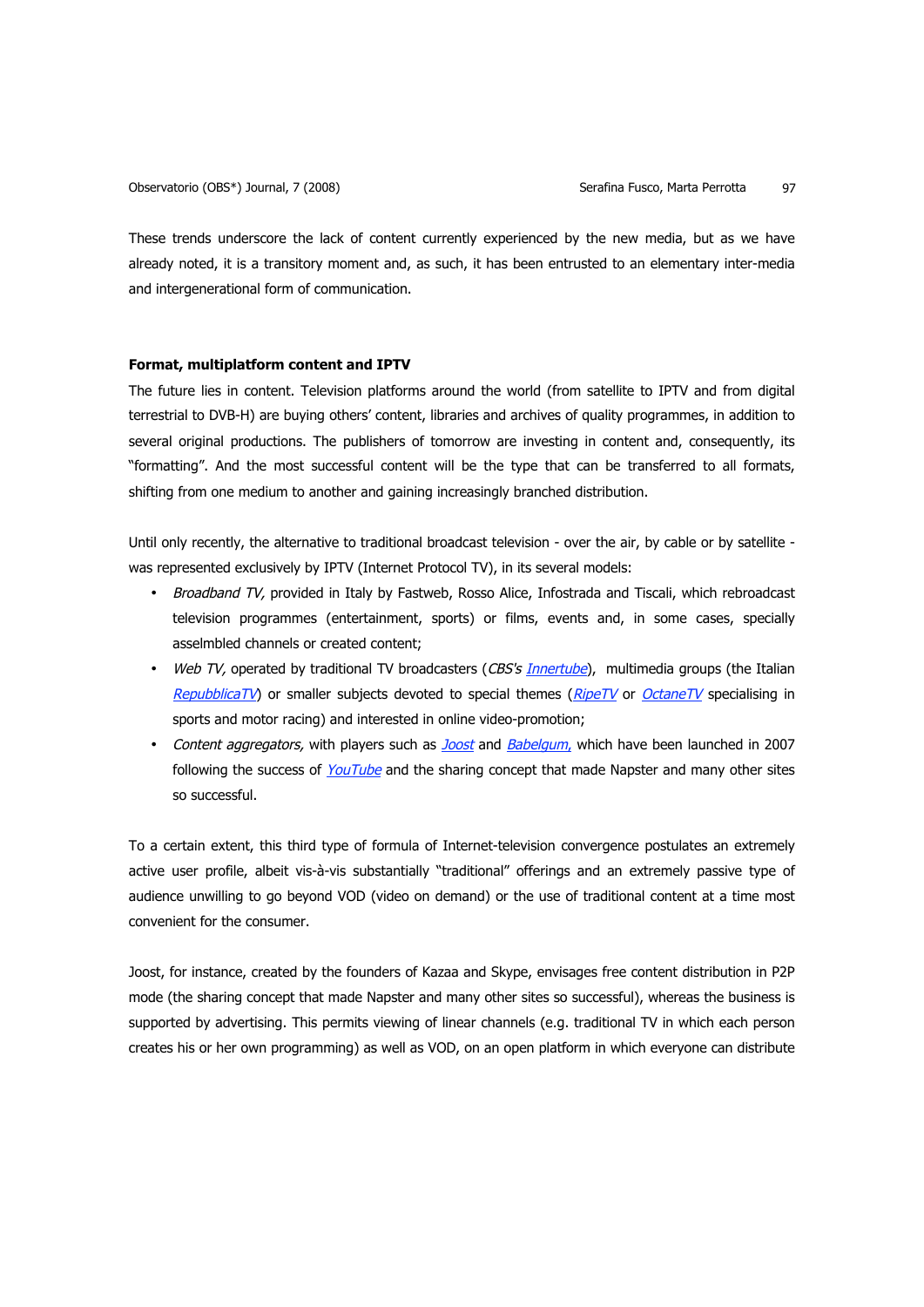their own content. While users are watching this content they can share and comment on it with other users, opening up its enjoyment to the social networking that has made the most important file-sharing sites, such as You Tube and MySpace, so popular. Babelgum, created by the Italian telecoms entrepreneur Scaglia, is also moving in this direction. Both are reaching agreements to obtain high-quality content such as films, completely overturning the production chain of television (as well as cinema) and reopening the entire issue. According to Scaglioni and Sfardini (2008, p. 31), only content aggregators "can potentially skip the intermediation chains (the system's operators: publishers and broadcast networks) to link viewers directly with content creators". We are witnessing the transition that Shelly Palmer (2006) posited as the shift from "network TV" to "networked TV".

Everything points to the idea that there will be less and less differences between computer screens and traditional television sets, except that, in the face of a virtually limitless selection of content in every world language, users/television viewers could either react by becoming content aggregators themselves, based on their personal choices, or – out of laziness – by ignoring the possibility of accessing all content and going to choose the most interesting, thus returning to traditional viewing, in which programming is conceived, chosen and pushed by the broadcaster.

Anyway, to sketch out the possible evolution of the viewing models, beyond the push/pull dichotomy, is not the purpose of this article. Given the scenario we have described, what must be redefined is a new way of planning content, especially non-premium content. The ideas that were once devised, assembled and optimised for television must now be conceived – from the very outset – with a diversified potential for all existing platforms. Cross-media communication, i.e. the simultaneous use of TV, the Internet, video games, radio, cinema, books and magazines, to communicate the same message in different forms, means that a story must be recounted through different media, and that each medium must make a distinct and important contribution within the narrative process.

Each medium should contribute what it can do best, guaranteeing independent access to the story, without one type of viewing necessarily being preliminary to another. Yet consumers who are anxiously awaiting a great variety of additional contents and services for mobile phones or user-friendly access platforms may be disappointed. Operators and content providers will improve their offerings but they seem to be not yet equipped to handle all the potential offered by cross-media communication. We are in the era of experimentation and it is in this field that pure creativity finds its most fertile terrain: in the near future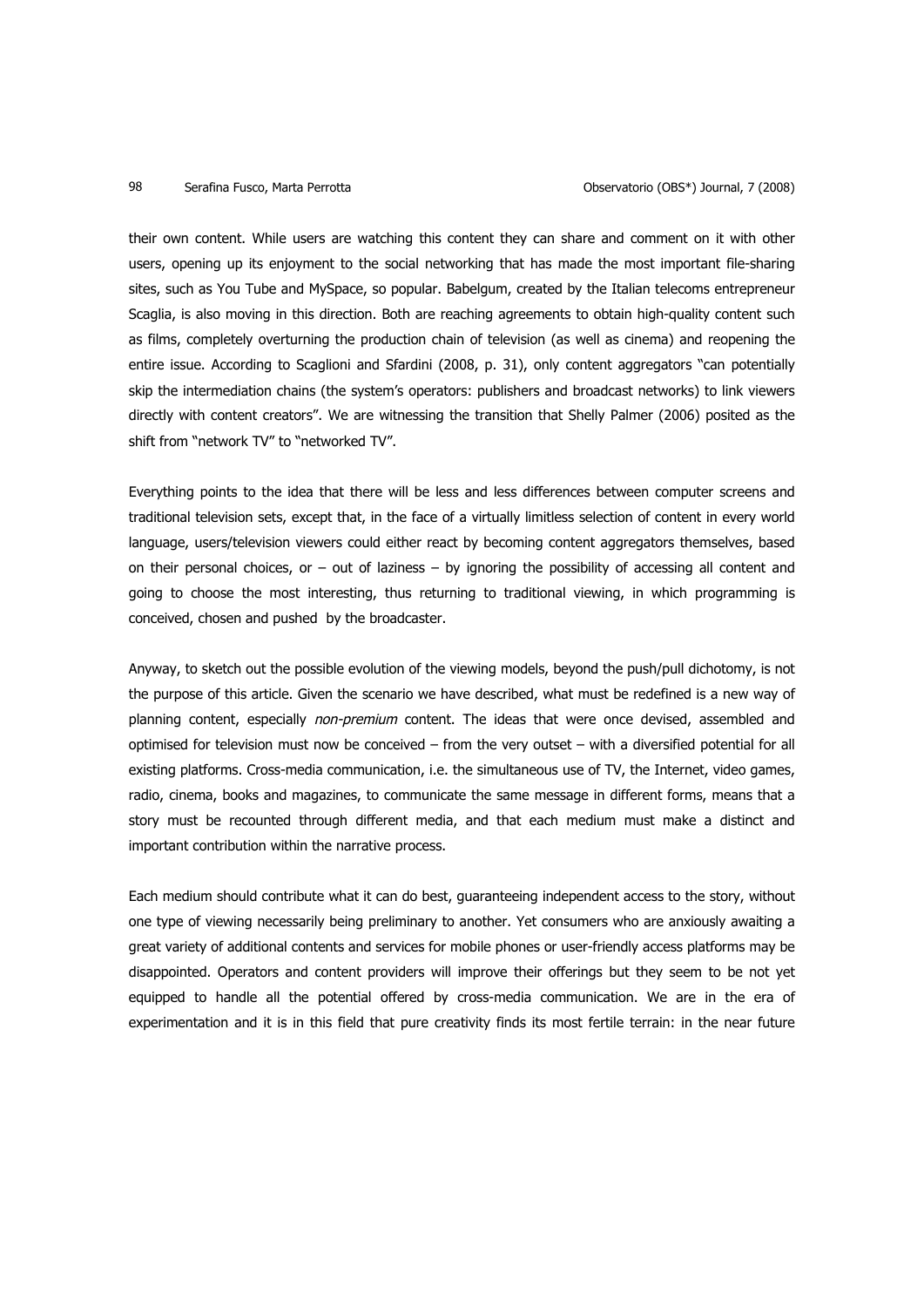there will be many more examples of online videos, not only those produced by professional providers such as television broadcasters but also user-generated works.

How can they approach the mare magnum of possibilities, convergences and interpretations of ideas? This is not clear yet. We are currently experiencing a transitional phase in which we are still unable to conceive/plan on a multiplatform level and are still tied to the concept of interpreting or extending an idea across other media. Numerous Web TVs propose products that were not designed for Web use but seem to have been borrowed from TV programming. In this perspective, it is important not to lose sight of the market and the speed with which its users move and "absorb" emotions and entertainment. A step forward in this arena has been made by forms of promotion. In fact, new advertising and business models have emerged to involve television viewers/consumers in ways that are halfway between entertainment and sponsorship.

# **Conclusion**

Content hybridisation is the frontier of new communications, with different forms that converge towards a single objective: entertainment. Format is the keystone in this process, the formalisation of all these interlocking mechanisms. Given the characteristics we have just discussed, it is the link in the world of cross-media communication. Nevertheless, we must also ask ourselves what further element of connection between old and new may exist from a creative standpoint. A possible response to this question brings us back to music, the quintessential crosscutting content, which may be the meta-medium that can lead television viewers to Web TV.

Uncoincidentally, Facebook, the most important social networking site, has decided to offer free online music, inking deals with numerous record labels. Facebook plans to offer its users the opportunity to listen to music free of charge via streaming, whereas earnings will be generated by advertising. MySpace, owned by media tycoon Rupert Murdoch, is also in the process of negotiating with some of the most important labels in order to offer its users free online music. Most recently, Last.Fm, an effective cross between a social networking site and a Web radio, is attempting to build online relationships based on musical tastes, organising preferences according to constantly updated rankings that offer a clear picture of the music enjoyed by Internet users.

In times of technological, cultural, economic and aesthetic transition, such as the changeover to the multichannel scenario, music is a sort of "shelter good" that can guarantee continuity of tastes and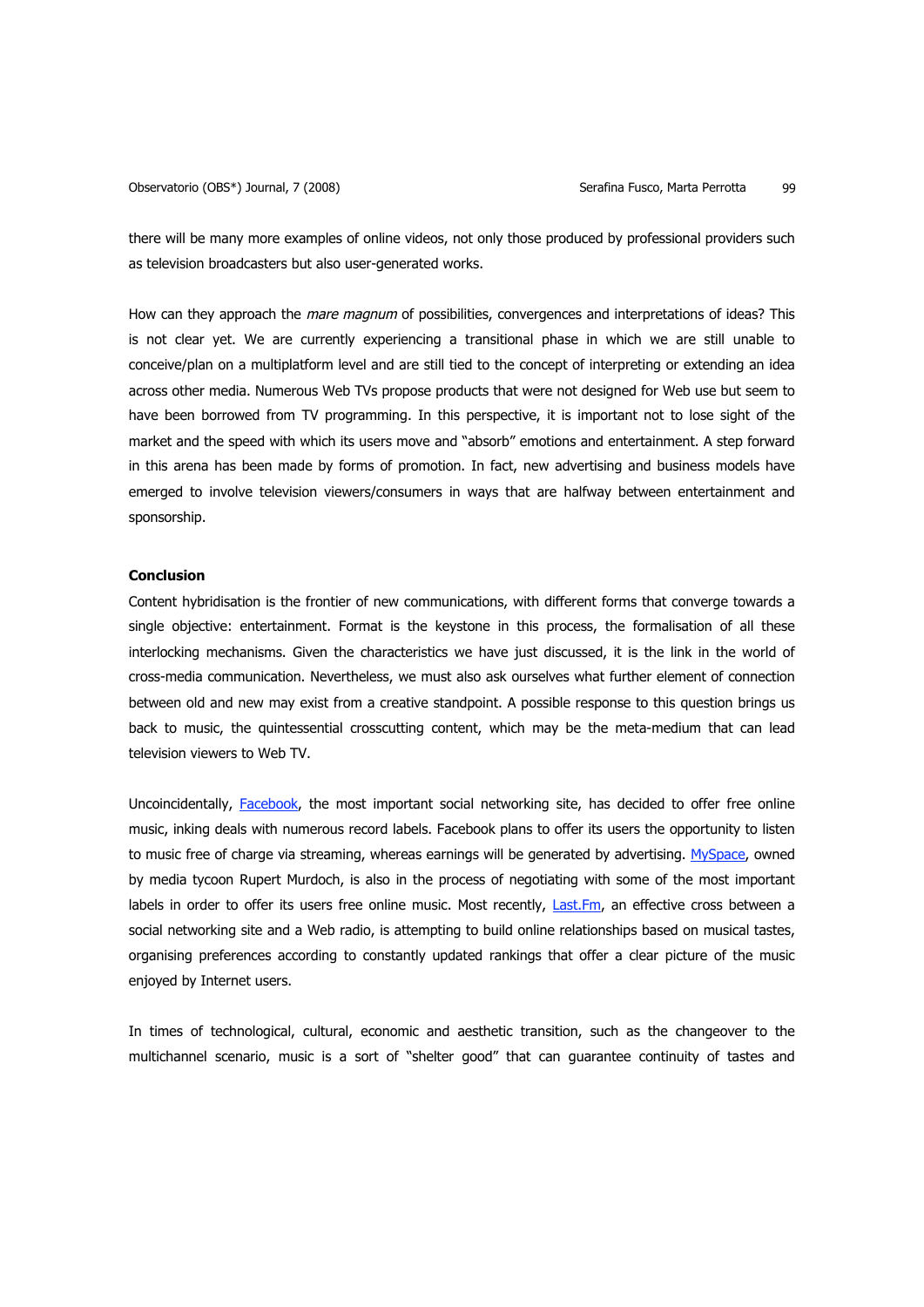orientations while permitting innovation in forms and formats. This process is not medium-specific. It happened in the transition from silent to sound cinema (which was initially musical cinema) and the most important moments of change in the radio and television system (such as the changeover to a mixed public-and private system), but also in the initial phases of media convergence, permitted and implemented first of all thanks to the digitalisation of sound, audio streaming and music file-sharing (Menduni 2007).

Now, television formats should serve the processes of digitalisation of content, growing and widening their range through the developments and trends of the global multimedia landscape. However, what is clear is that formats can't give impulse to fresh and novel ideas for multimedia entertainment if these ideas do not arise out of the minds of specialised format devisors or producers.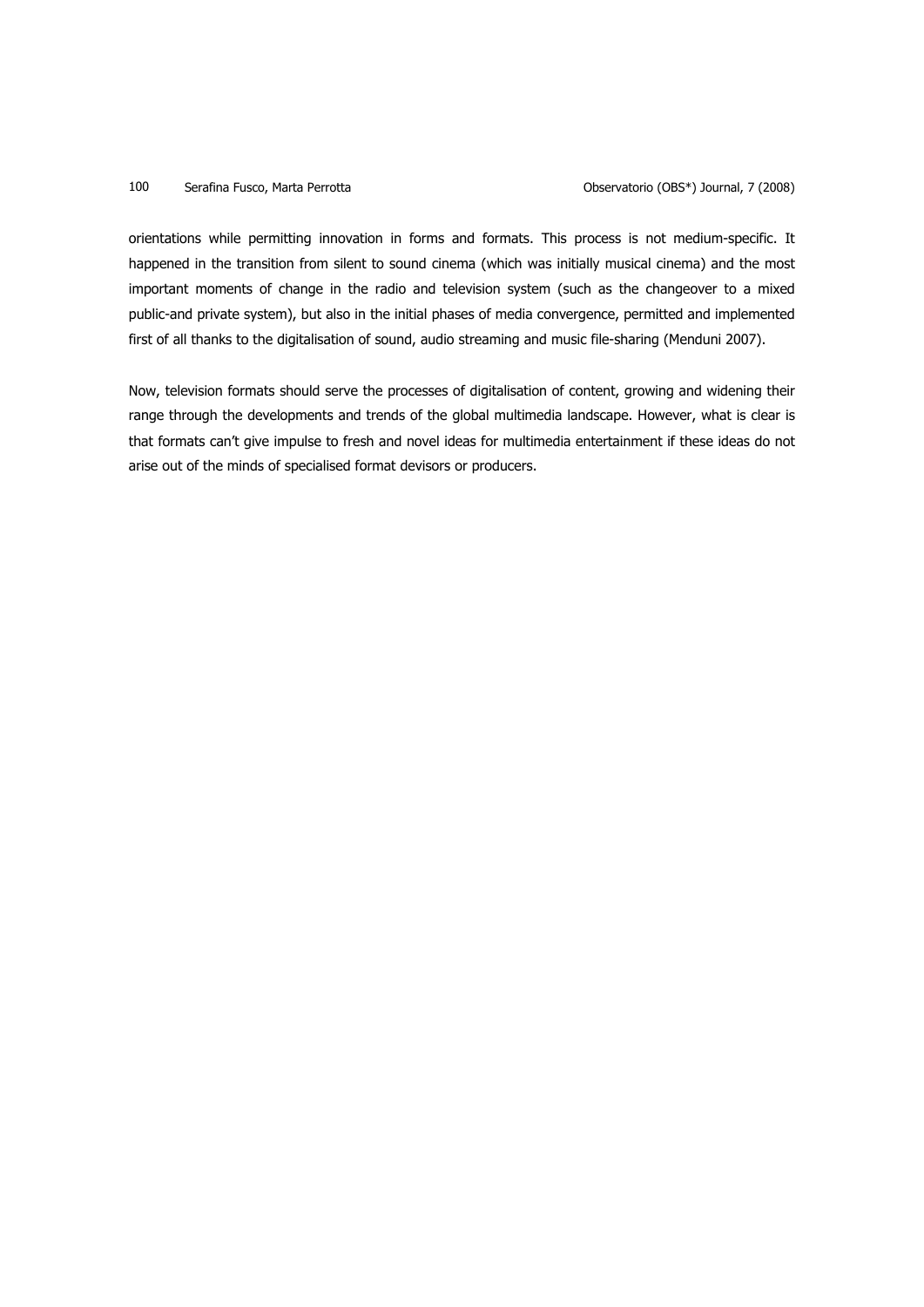Observatorio (OBS\*) Journal, 7 (2008) Serafina Fusco, Marta Perrotta 101

#### **References**

Aroldi, P. & Colombo, F. (eds.) (2007). Successi culturali e pubblici generazionali. Milan: Link. Idee per la televisione.

Bolter, J. D. & Grusin, R. (1999). Remediation. Understanding New Media. Cambridge: MIT Press. Caldwell, J. T. (2004). 'Industrial geography lessons: Socio-professional rituals and the borderlands of production culture'. In N. Couldry & A. McCarthy (Eds.), MediaSpace: Place, scale and culture in a media age (pp. 163-189). London: Routledge.

Casetti, F. & Di Chio, F. (1997). Analisi della televisione. Milan: Bompiani.

Fey, C., Schmitt, D. & Bisson, G. (2005). The Global Trade in Television Formats. London: Screen Digest and FRAPA (Format Recognition and Protection Association).

Fung, A. Y. H. & Moran, A. (2007). New Television, Globalization, and East Asian Cultural Imagination. Hong Kong: Hong Kong University Press

Harrington, C.L. & Bielby D.D. (2005) 'Global Television Distribution. Implications of TV "Traveling" for Viewers, Fans, and Texts'. American Behavioral Scientist, 48 (7): 902-920.

Hill, A. (2005). Reality TV: Television Audiences and Factual Entertainment. London–New York: Routledge.

Hill, A. (2007). Restyling factual TV: Audiences and news, documentary and reality genres. London–New York: Routledge.

Jenkins, H. (2006). Convergence Culture: Where Old and New Media Collide. New York: New York University Press.

Keane, M. & Moran, A. (2008), 'Television's New Engines', Television & New Media, 9 (2): 155-169. Livingstone, S. (2006). Lo spettatore intraprendente. Analisi del pubblico televisivo (Daniela Cardini, ed.). Rome: Carocci.

Menduni, E. (2007). I media digitali. Tecnologie, linguaggi, usi sociali. Rome–Bari: Laterza.

Moran, A. (1998). Copycat TV. Globalisation, Program Formats and Cultural Identity. Luton: University of Luton Press.

Moran, A & Malbon, J. (2006). Understanding the Global TV Format. Bristol: Intellect.

Palmer, S. (2006). Television Disrupted. The Transition from Network to Networked TV. Oxford: Elsevier.

Perrotta, M. (2007). Il format televisivo. Caratteristiche, circolazione internazionale, usi e abusi. Urbino: QuattroVenti.

Scaglioni, M. & Sfardini, A. (2008). MultiTV. L'esperienza televisiva nell'età della convergenza. Rome: Carocci.

Sorice, M. (ed.) (2005). Programmi in scatola. Il format nella TV globale. Cantalupa, Turin: Effatà Editrice.